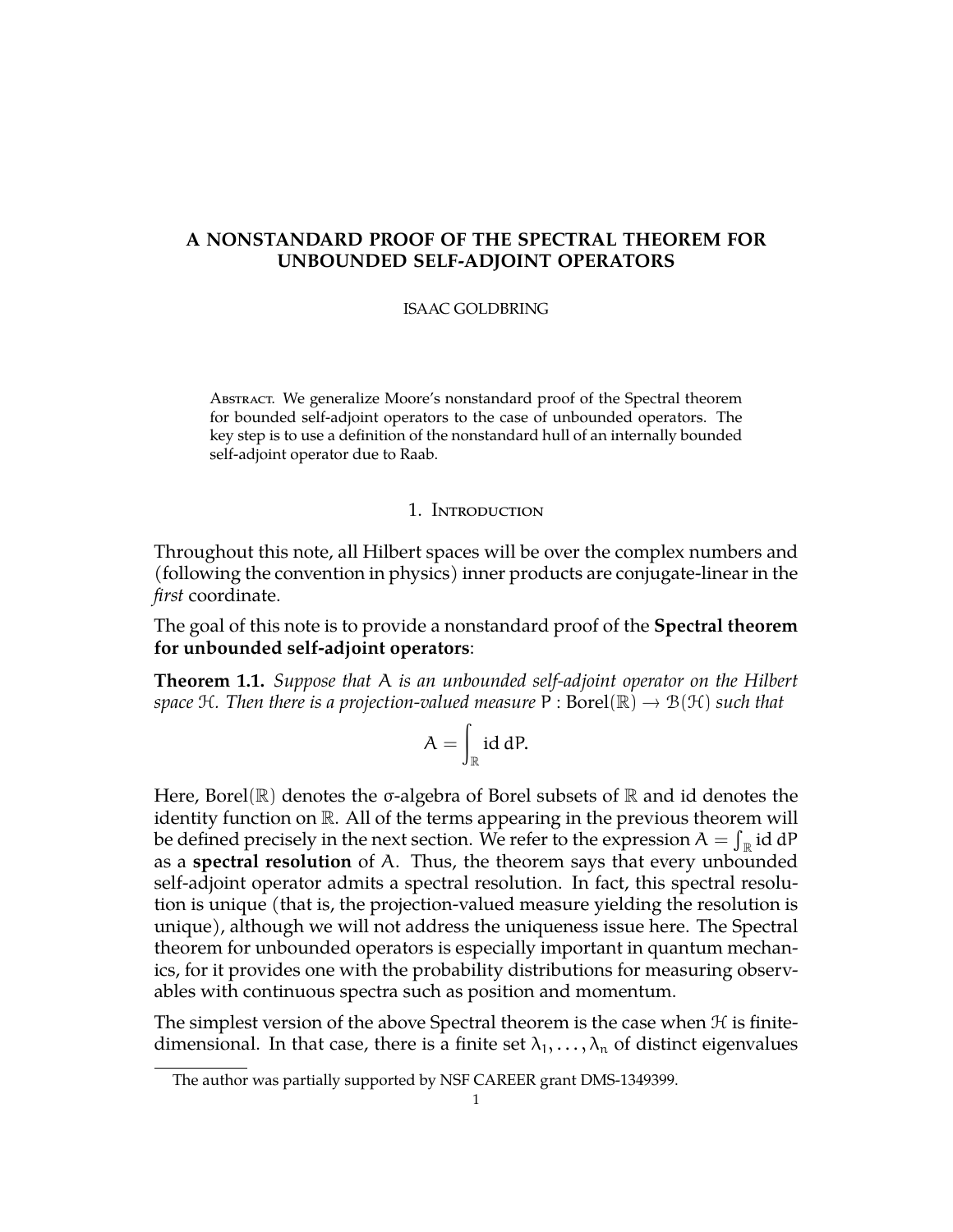of A such that, denoting the projection onto the eigenspace corresponding to  $\lambda_i$ by P<sub>i</sub>, the spectral resolution of A is given by  $A = \sum_{i=1}^{n} \lambda_i P_i$ .

In [\[3\]](#page-14-0), Moore gave a very simple nonstandard proof of the Spectral theorem for *bounded* self-adjoint operators.[1](#page-1-0) The idea of the proof is as follows. (This is not literally how Moore phrased things but what follows is morally equivalent to his argument.) First, one embeds H in a *hyperfinite-dimensional* Hilbert space H and extends A to an internally bounded operator B on H. By transferring the finite-dimensional version of the Spectral theorem stated in the previous paragraph, we have an internal spectral resolution of B into a hyperfinite sum of eigenvalues multiplied by the projections onto the corresponding eigenspaces. By quotienting out by elements of infinitesimal norm, one obtains a standard Hilbert space ◦H, called the **nonstandard hull** of H, which still contains the original Hilbert space H. It then follows from the fact that the internal operator norm of B is finite that B descends to a bounded linear operator ◦B on ◦H, called the nonstandard hull of B, which still extends A. Moreover, one can convert the internal projection-valued measure which yields the spectral resolution of B into an actual projection-valued measure except that its domain is not Borel $(\mathbb{R})$ , but rather Loeb(\*ℝ), the σ-algebra generated by the internally Borel subsets of <sup>∗</sup>R. However, by "pushing forward" this projection-valued measure using the standard part map, one obtains an actual projection-valued measure, which one can then check yields a spectral resolution of ◦B. By composing this projectionvalued measure with the projection mapping  $\partial H$  onto  $\mathcal{H}$ , one obtains a spectral resolution of the original operator A. (The reader familiar with nonstandard integration theory might notice the similarities between this construction and the nonstandard construction of the Lebesgue integral from an appropriate hyperfinite sum.)

It is the purpose of this note to extend the argument in the preceding paragraph to the case that the operator A is unbounded. The main difficulty in extending Moore's argument is the question of how one defines the map °B on °H. However, in [\[4\]](#page-15-0), Raab develops a nonstandard approach to quantum mechanics in which a definition of <sup>◦</sup>B is given for internally bounded (but not necessarily finitely bounded) self-adjoint operators B. [2](#page-1-1) Equipped with this definition, it is

<span id="page-1-0"></span><sup>&</sup>lt;sup>1</sup>Technically speaking, Moore's argument only applied to separable Hilbert spaces owing to the fact that he only worked in an  $x_1$ -saturated nonstandard extension. Using nonstandard extensions satisfying greater saturation assumptions, his argument can be extended to an arbitrary Hilbert space.

<span id="page-1-1"></span> $^2$ In fact, Raab does not even require the internal self-adjoint operators be internally bounded nor the internal Hilbert space on which the self-adjoint operator acts to be hyperfinitedimensional. Indeed, he merely assumes the existence of an internal projection-valued measure for the internal self-adjoint operator under consideration.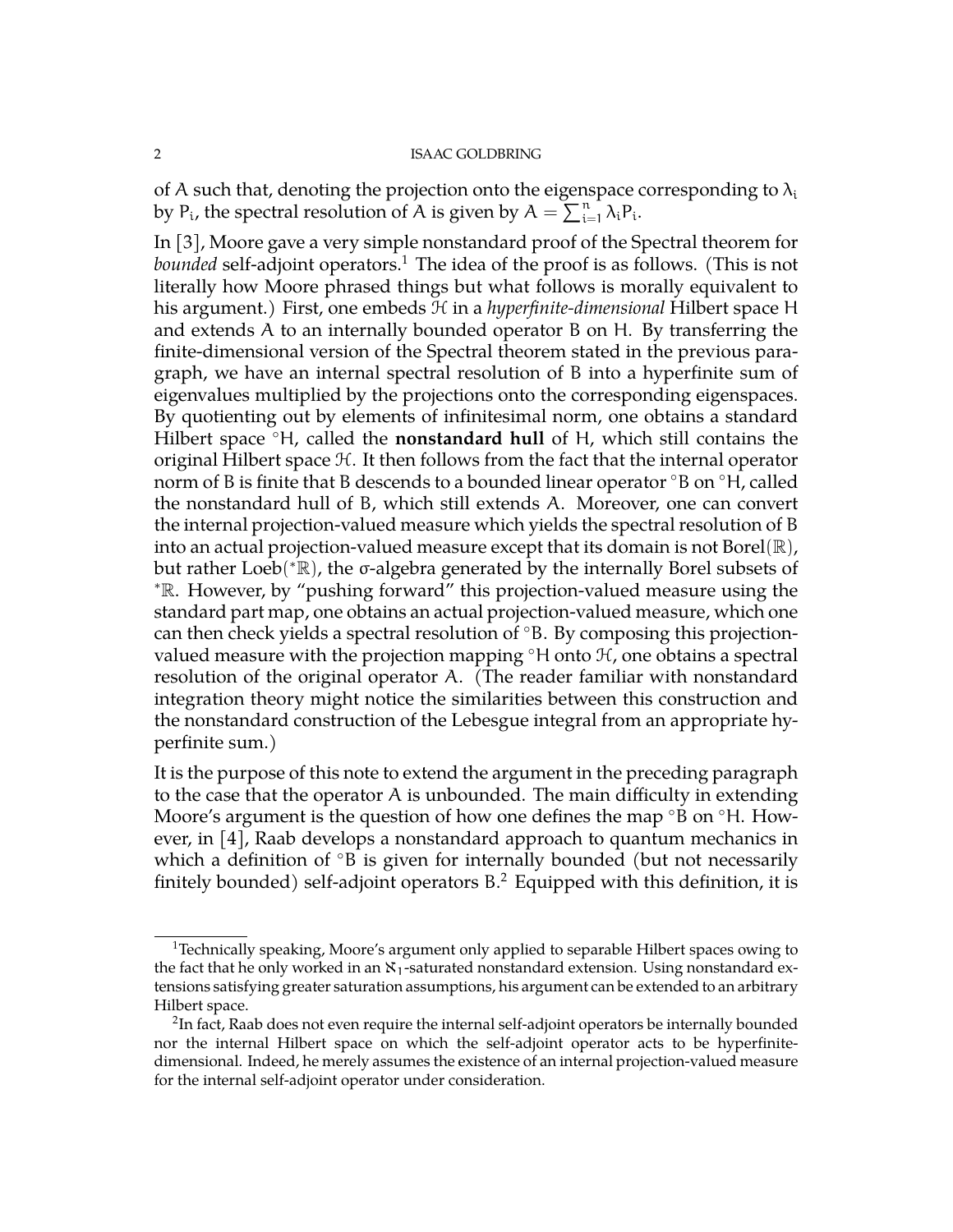possible to adapt Moore's argument to the unbounded case. We stress that essentially all of the ingredients needed in our proof are present in Raab's article. Our main contribution is simply to point out the applicability of his work to the Spectral theorem for unbounded operators. In addition, we take this opportunity to give more detailed proofs of claims made in [\[4\]](#page-15-0) for which we felt (in our humble opinion) extra detail would be warranted.

We believe that the nonstandard proof of Theorem [1.1](#page-0-0) is technically easier and pedagogically superior to the classical proof. Classically, Theorem [1.1](#page-0-0) is proven by using the **Cayley transform** to reduce to the case of the Spectral theorem for bounded *normal* operators. The proof for normal operators offers some challenges not apparent in the self-adjoint case and the use of the Cayley transform can be hard to motivate. However, the nonstandard proof of the unbounded case only relies on the *finite-dimensional* case and some fairly elementary nonstandard integration theory. In particular, it does not rely on any version of the bounded case to be proven first.

In Section 2, we recall some basic facts about unbounded operators and projectionvalued measures. Of particular importance to us are the notions of restrictions of projection-valued measures and pushforwards of projection-valued measures. While these notions are quite natural, we were unable to find precise references for them in the literature and so we take this opportunity to spell out some details of these constructions. This section also contains the requisite nonstandard measure and integration theory needed for the rest of the paper. Section 3 contains a precise proof of the bounded case along the lines of the sketch above. We reiterate that our proof of the unbounded situation does not rely on the bounded case; we merely include the proof of the bounded case as motivation for Section 4, where the nonstandard hull of an internally bounded self-adjoint operator is defined and where two important facts about this definition are proven. Finally, in Section 5, we use the material in Section 4 to adapt Moore's argument to the unbounded case.

In order to keep this note somewhat short, we assume that the reader is familiar with some basic nonstandard analysis. The unacquainted reader can consult [\[2\]](#page-14-1) for a quick introduction. (The reader will notice that in [\[2\]](#page-14-1) nonstandard extensions are adorned with stars on the right-hand side whereas in this article the stars are on the more traditional left-hand side; the reason for this is due to the large number of appearances of adjoint operators in this article.)

We would like to thank C. Ward Henson and David Ross for their help in finding useful references and to Giorgio Metafune and Andreas Raab for helpful discussions regarding this work.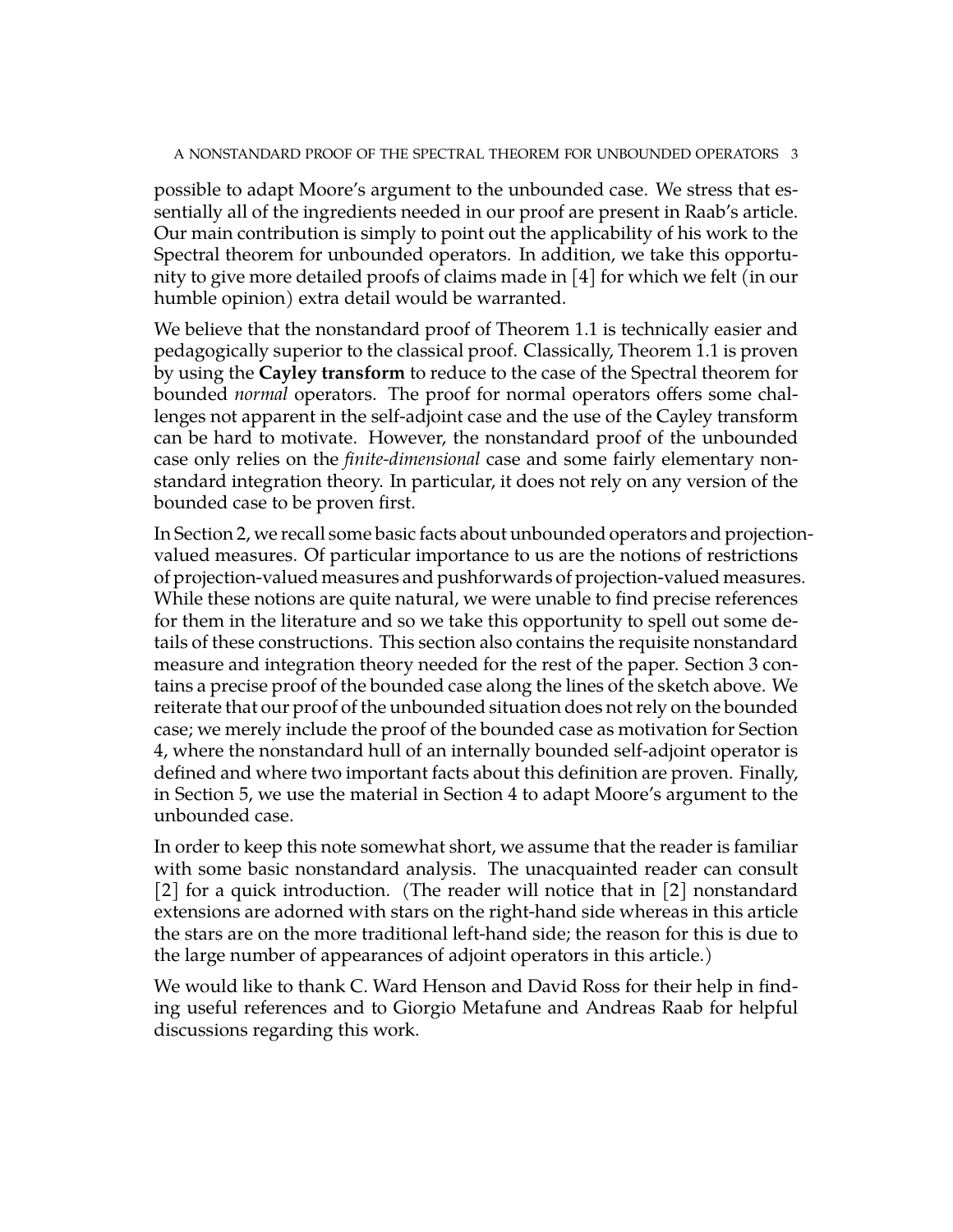### 2. Some reminders, standard and otherwise

2.1. **Unbounded operators.** Fix a Hilbert space H. An **unbounded operator** on H is a linear operator A :  $D(A) \rightarrow H$ , where  $D(A)$  is a dense subspace of H called the **domain** of A. (We follow the unfortunate convention that an unbounded operator may indeed be bounded, that is, unbounded really means not necessarily bounded.) If B is also an unbounded operator on  $H$ , we say that B is an **extension** of A, written  $A \subseteq B$ , if  $D(A) \subseteq D(B)$  and  $Bx = Ax$  for all  $x \in D(A)$ . In fact, we extend this terminology and notation to cover the case that A is an unbounded operator on  $H$ , B is an unbounded operator on  $K$ , where  $H$ is a closed subspace of  $\mathcal{K}$ , and  $D(A) \subseteq D(B)$  and  $Bx = Ax$  for all  $x \in D(A)$ .

If A is an unbounded operator on  $H$ , we define the **adjoint of** A to be the linear operator A<sup>\*</sup> defined as follows. The domain  $D(A^*)$  of A<sup>\*</sup> consists of all  $x \in \mathcal{H}$ for which the map  $y \mapsto \langle x, Ay \rangle : D(A) \to \mathbb{C}$  is bounded, meaning that there is K  $\geq$  0 such that  $|\langle x, Ay \rangle| \leq K \|y\|$  for all  $y \in D(A)$ . If  $x \in D(A^*)$ , then  $A^*x$ is the unique element of  $\mathcal H$  for which  $\langle A^*x, y \rangle = \langle x, Ay \rangle$  for all  $y \in D(A)$ . It is not always the case that  $\mathsf{A}^*$  is an unbounded operator on  $\mathfrak{H}$ , that is,  $\mathsf{D}(\mathsf{A}^*)$  is not always dense in  $\mathcal{H}$ ; this happens if and only if A is **closable**, meaning the closure of the graph of A (as a subset of  $\mathcal{H} \oplus \mathcal{H}$ ) is the graph of an unbounded operator on some (necessarily dense) subspace of H. For the unbounded operators of interest in this paper (namely the symmetric and self-adjoint operators defined in the next paragraph), this is always the case.

The unbounded operator A on H is said to be **self-adjoint** if  $A = A^*$  as unbounded operators on  $H$ . (This includes assuming that  $D(A) = D(A^*)$ .) An unbounded operator A is **symmetric** if  $\langle Ax, y \rangle = \langle x, Ay \rangle$  for all  $x, y \in D(A)$ . Equivalently,  $\bar{A}$  is symmetric if and only if  $A^*$  is an extension of  $A$ . In particular, self-adjoint operators are symmetric. On the other hand, a symmetric operator A is self-adjoint if and only if  $D(A) = D(A^*)$ .

The following fact will be used later on in this note; see [\[1,](#page-14-2) Proposition X.2.11(c)].

<span id="page-3-0"></span>**Fact 2.1.** *Self-adjoint operators have no proper symmetric extensions (on the same Hilbert space).*

If B is a self-adjoint unbounded operator on some Hilbert space  $K$  and  $H$  is a closed subspace of K, we say that H is **reducing for** B if  $P_{\mathcal{H}}B \subseteq BP_{\mathcal{H}}$ , where  $P_{\mathcal{H}} \in \mathcal{B}(\mathcal{K})$  is the orthogonal projection onto  $\mathcal{H}$ . To be precise, this means: if  $x \in D(B)$ , then  $P_{\mathcal{H}}x \in D(B)$  and  $P_{\mathcal{H}}(Bx) = B(P_{\mathcal{H}}x)$ . If H is reducing for B, then we may define the unbounded operator  $B|\mathcal{H}$  on  $\mathcal{H}$  with domain  $D(B|\mathcal{H}) :=$  $D(B) \cap \mathcal{H}$  and which acts like B on its domain. It is routine to verify that B| $\mathcal{H}$  is a self-adjoint operator on H.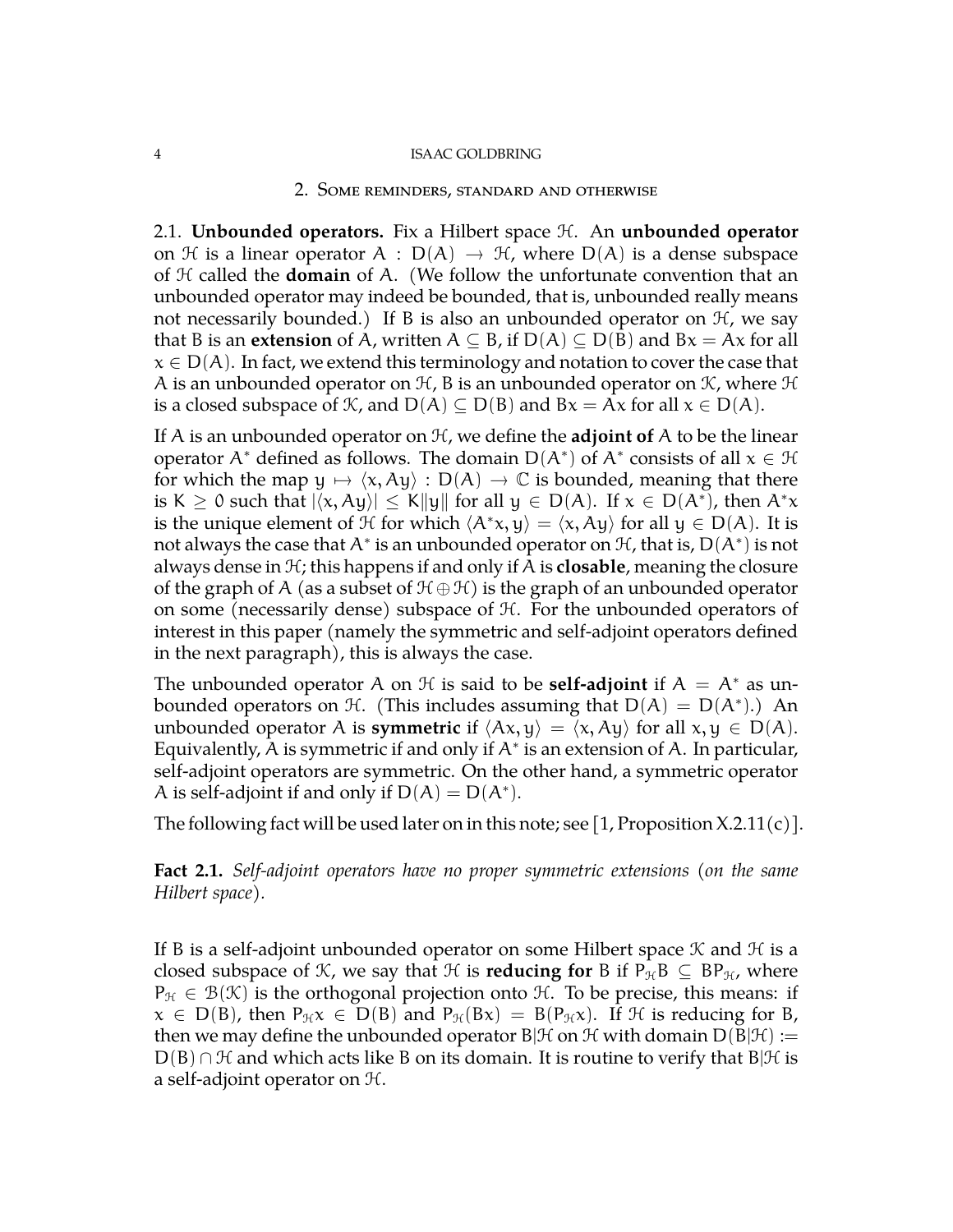The following is probably well-known, but since we could not find a reference, we include a proof here:

<span id="page-4-0"></span>**Proposition 2.2.** *Suppose that* H *is a closed subspace of* K *and that* A *and* B *are selfadjoint operators on* H *and* K *respectively for which* A ⊆ B*. Then* H *is reducing for* B *and*  $A = B/H$ *.* 

*Proof.* First, fix  $x \in D(B)$ ; we show that  $P_{\mathcal{H}}x \in D(B)$ . By the assumptions of the proposition, it suffices to show that  $P_{\mathcal{H}}x \in D(A^*)$ . Since  $x \in D(B^*)$ , we know that the map  $y \mapsto \langle x, By \rangle$  is bounded on D(B) and thus on D(A) as well. Since  $\langle P_{\mathcal{H}}x, Ay \rangle = \langle x, Ay \rangle = \langle x, By \rangle$  for all  $y \in D(A)$ , we see that  $y \mapsto \langle P_{\mathcal{H}}x, Ay \rangle$  is bounded on  $D(A)$  and thus  $P_{\mathcal{H}}x \in D(A^*)$ , as desired.

We continue to assume that  $x \in D(B)$  and show that  $P_{\mathcal{H}}(Bx) = B(P_{\mathcal{H}}x)$ . By the argument in the previous paragraph, we know that  $P_{\mathcal{H}}x \in D(A)$ , so  $B(P_{\mathcal{H}}x) =$  $A(P_{\mathcal{H}}x)$ . Fix  $y \in D(A)$ . We then have

$$
\langle y, Bx - A(P_{\mathcal{H}}x) \rangle = \langle By, x - P_{\mathcal{H}}x \rangle = \langle Ay, x - P_{\mathcal{H}}x \rangle = 0.
$$

Since D(A) is dense in  $\mathcal{H}$ , we see that Bx – A(P<sub> $\mathcal{H}$ </sub>x) ∈  $\mathcal{H}^{\perp}$ , whence it follows that  $P_{\mathcal{H}}(Bx) = A(P_{\mathcal{H}}x) = B(P_{\mathcal{H}}x)$ , as desired.

We have shown that  $H$  is reducing for B, whence  $B|H$  is a self-adjoint operator on H. Since B|H clearly extends A, we conclude by Fact [2.1.](#page-3-0)  $\Box$ 

# 2.2. **Projection-valued measures.**

**Definition 2.3.** Fix a measurable space (X, B). A **projection-valued measure** on  $(X, \mathfrak{B})$  is a function  $P : \mathfrak{B} \to \mathfrak{B}(\mathfrak{H})$ , where  $\mathfrak{H}$  is a Hilbert space, satisfying the following properties:

- (1) For each  $\Omega \in \mathfrak{B}$ ,  $P_{\Omega} := P(\Omega)$  is a projection on  $\mathfrak{H}$ .
- (2)  $P_{\emptyset} = 0$  and  $P_X = I$ .
- (3) If  $(\Omega_n)_{n \in \mathbb{N}}$  is a collection of disjoint elements of  $\mathfrak{B}$  and  $\Omega = \bigcup_{n \in \mathbb{N}} \Omega_n$ , then for all  $x \in \mathcal{H}$ , we have  $P_{\Omega}(x) = \sum_{n \in \mathbb{N}} P_{\Omega_n}(x)$ .

Fix a projection-valued measure P :  $\mathfrak{B} \to \mathfrak{B}(\mathfrak{H})$  on X. For all  $x, y \in \mathfrak{H}$ , one can consider the complex measure  $\mu^{x,y}$  on X given by  $\mu^{x,y}(\Omega) := \langle y, P_{\Omega}(x) \rangle$ . Moreover,  $|\mu^{x,y}| \leq ||x|| ||y||$ ; here  $|\mu^{x,y}|$  denotes the total variation of  $\mu^{x,y}$ . (See [\[1,](#page-14-2) Lemma IX.1.9].) We set  $\mu^x := \mu^{x,x}$  and note that it is a positive measure on X with  $\mu^x(X) = ||x||^2$ .

Given a measurable function  $f: X \to \mathbb{C}$ , one can define an unbounded operator  $\int_X f dP$  on H as follows. First, we set  $D(\int_X f dP) := \{x \in \mathcal{H} : \int_X |f|^2 d\mu^x < \infty\}$ . One can check that  $D(\int_X f dP)$  is indeed a dense subspace of  $\mathcal{H}$ . For  $x \in D(\int_X f dP)$ , one defines  $(\int_X f dP) x$  so that the formula  $\langle y, (\int_X \hat{f} dP) x \rangle = \int_X f d\mu^{x,y}$  holds for all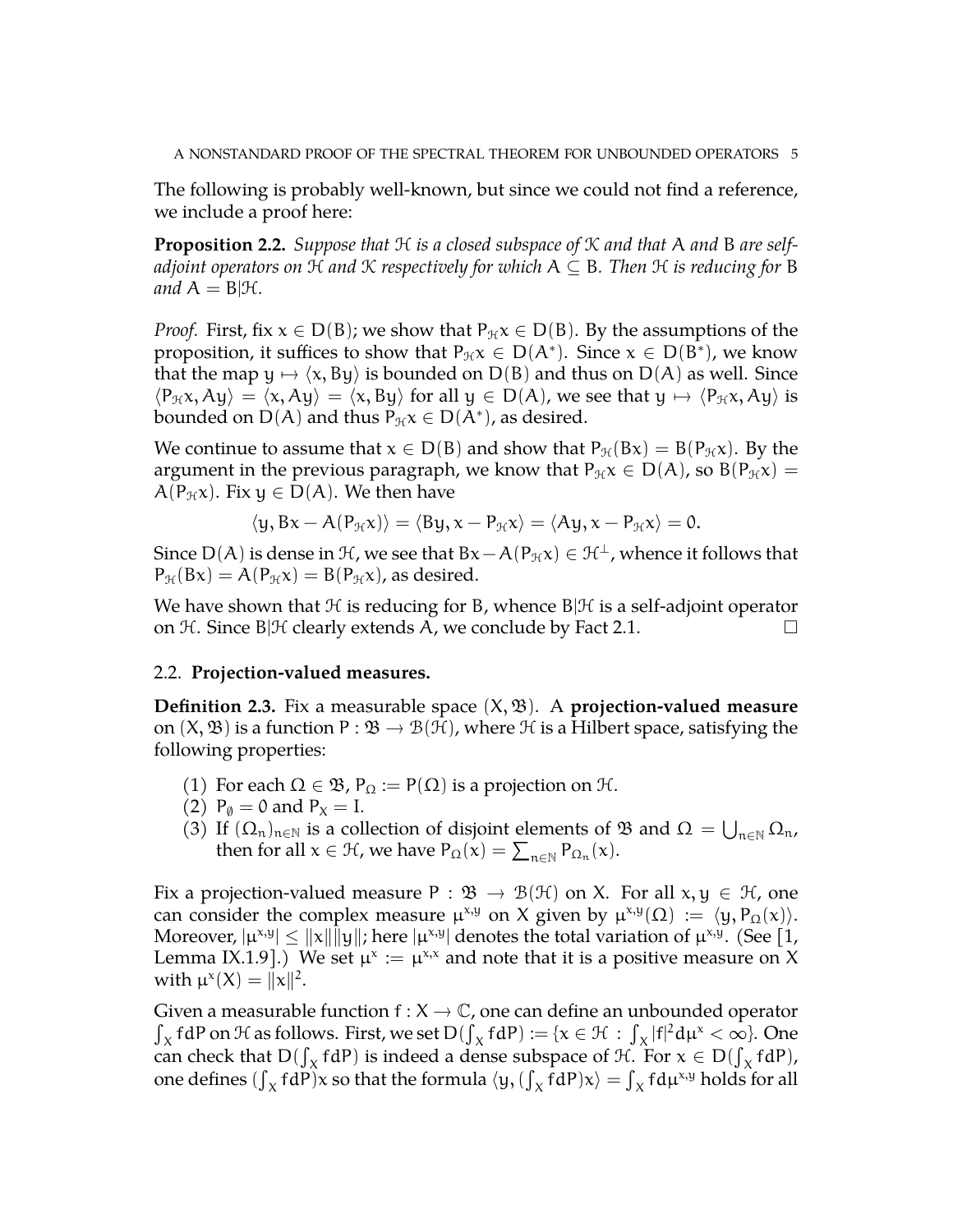$y \in H$ . We note that if  $x \in D(\int_X f dP)$ , then  $f \in L^1(|\mu^{x,y}|)$  for all  $y \in H$ . Also, if f is real-valued, then  $\int_X f dP$  is a self-adjoint operator on  $\mathcal{H}$ . (See [\[1,](#page-14-2) Section X.4] for proofs of these facts.)

If A is a self-adjoint operator on  $H$ , then a **spectral measure for** A is a projectionvalued measure P :  $\text{Borel}(\mathbb{R}) \to \mathcal{B}(\mathcal{H})$  such that  $A = \int_{\mathbb{R}} id \, dP$  (as unbounded<br>concreters on  $\mathcal{H}$ ) we refer to the latter equation as a spectral resolution of  $\Lambda$ operators on  $\mathcal{H}$ ); we refer to the latter equation as a **spectral resolution of** A. Theorem [1.1](#page-0-0) thus asserts that every self-adjoint operator admits a spectral measure.

The following result will be crucial for us. Although it is probably well-known, we were unable to find an exact reference in the literature. For that reason, we include a brief proof sketch.

<span id="page-5-0"></span>**Proposition 2.4.** *Suppose that* B *is a self-adjoint operator on* K *and* H *is a reducing subspace for* B. Suppose that  $P : Borel(\mathbb{R}) \to B(\mathcal{K})$  *is a spectral measure for* B *and*  $P_{\mathcal{H}}$ *is the projection onto* H*. Then:*

- (1)  $P_{\mathcal{H}}$  *commutes with*  $P_{\Omega}$  *for every*  $\Omega \in \text{Borel}(\mathbb{R})$ *.*
- (2) *Setting*  $P|\mathcal{H} : Borel(\mathbb{R}) \to B(\mathcal{H})$  *to be the function given by*  $(P|\mathcal{H})(\Omega) :=$  $P_{\mathcal{H}} \circ (P_{\Omega}|\mathcal{H})$ *, we have that*  $P|\mathcal{H}$  *is a spectral measure for*  $B|\mathcal{H}$ *.*

*Proof sketch.* Item (1) is usually included as part of the Spectral theorem for unbounded self-adjoint operators and every reference we have found proves this *using* the specific construction for a spectral measure for B. Since we wish to avoid circular reasoning, it is important for us to note that (1) is a formal consequence of the existence of the spectral resolution for B and thus we include some details. (We thank Giorgio Metafune for assisting us with this proof sketch.) First, since B is self-adjoint, its spectrum is contained in  $\mathbb R$ , whence, given any real number t, we have that the operator  $B - t$  iI has a bounded inverse, denoted  $(B - t i I)^{-1}$ . Since  $H$  is a reducing subspace for B, it is readily verified that the bounded operators  $P_{\mathcal{H}}$  and  $(B - \text{til})^{-1}$  commute. Using the formula  $e^{\mathrm{i} \mathrm{t} \mathrm{x}} = \lim_{n \to \infty} \left( \frac{n}{\mathrm{t}} \right)$  $\left(\frac{n}{t} - ix\right)^{-1}$ , it follows that P<sub>H</sub> commutes with the operator  $e^{itB}$  for any  $t \in \mathbb{R}$ . We note that linear combinations of exponential functions e<sup>itx</sup>, when restricted to a given compact set, are dense in the set of continuous functions on that compact set. Consequently, we see that  $f(B)$  commutes with  $P_{\mathcal{H}}$  for any continuous function f with compact support. Standard approximation arguments now allow us to conclude (1).

By (1), we have that  $P_{\mathcal{H}} \circ (P_{\Omega}|\mathcal{H})$  is a projection on  $\mathcal{H}$  for each  $\Omega \in \text{Borel}(\mathbb{R})$ . It is readily verified that  $P|\mathcal{H}$  is a projection-valued measure on  $\mathcal{H}$  whose associated complex measures agree with those of P itself (restricted to pairs of elements of H). From this and Fact [2.1,](#page-3-0) it is readily verified that  $B|\mathcal{H} = \int_{\mathbb{R}} id \, d(P|\mathcal{H})$ .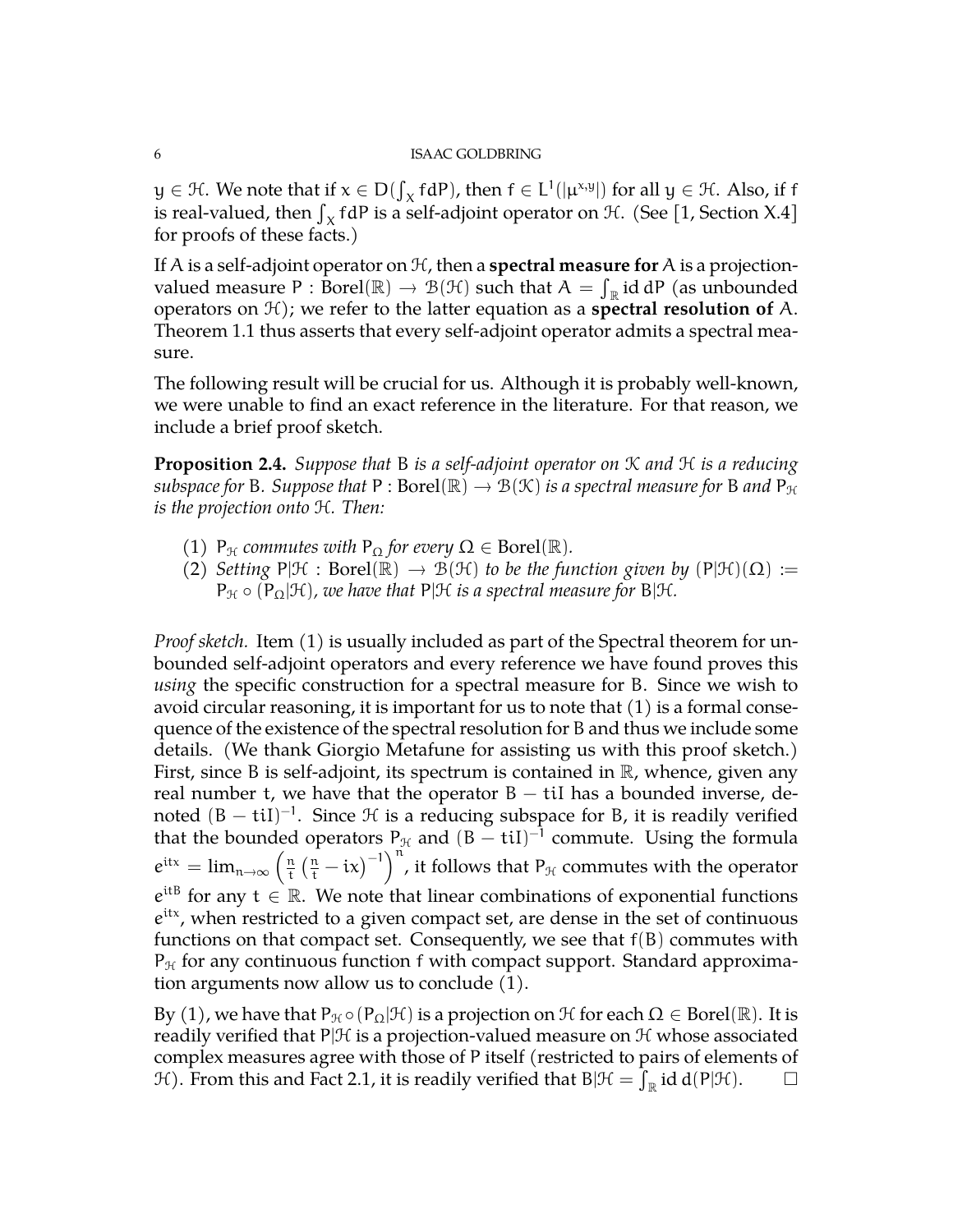It is possible to push-forward projection-valued measures along measurable maps. Since this construction does not appear to be well-documented in the literature, we provide some specifics here.

**Definition 2.5.** Suppose that  $\Phi$  :  $(X, \mathfrak{B}) \rightarrow (Y, \mathfrak{C})$  is a measurable map between measurable spaces. If  $P : \mathfrak{B} \to \mathfrak{B}(\mathfrak{H})$  is a projection-valued measure on  $(X, \mathfrak{B})$ , then we define the **push-forward** of P via Φ to be the projection-valued measure  $\Phi_*P : \mathfrak{C} \to \mathcal{B}(\mathcal{H})$  on  $(\mathsf{Y}, \mathfrak{C})$  given by setting  $(\Phi_*P)_{\Omega} := P_{\Phi^{-1}(\Omega)}$  for all  $\Omega \in \mathfrak{C}$ .

The following lemma is obvious but useful:

**Lemma 2.6.** *Suppose that*  $\Phi : (X, \mathfrak{B}) \to (Y, \mathfrak{C})$  *is a measurable map between measurable spaces and*  $P : \mathfrak{B} \to \mathfrak{B}(\mathfrak{H})$  *is a projection-valued measure on*  $(X, \mathfrak{B})$ *. For*  $x, y \in H$ , let  $\mu^{x,y}$  and  $v^{x,y}$  denote the complex measures associated to P and  $\Phi_* P$  respectively. Then  $v^{x,y} = \Phi_* \mu^{x,y}$ .

In the next lemma (and in a couple of other places in this note), we will need to make use of the **Polarization Identity**, namely, for any sesquilinear form g on a complex vector space V, we have  $g(x, y) = \frac{1}{4} \sum_{k=1}^{4} i^k g(x + i^k y, x + i^k y)$  for all  $x, y \in V$ . We apply this to sesquilinear forms of the form  $(x, y) \mapsto \langle y, Ax \rangle$ , where A is a linear operator on some complex inner product space. In particular, we see that if A and B are two linear operators on some complex inner product space V for which  $\langle x, Ax \rangle = \langle x, Bx \rangle$  for all  $x \in V$ , then we in fact have  $\langle y, Ax \rangle = \langle y, Bx \rangle$ for all  $x, y \in V$ . (Technically, we will sometimes use this identity in the case that A and B are linear transformations from W to V, where W is some subspace of a complex inner product space V.)

We now show that the usual change of variables formula for pushforward measures holds in the context of projection-valued measures.

<span id="page-6-0"></span>**Lemma 2.7.** *Suppose that*  $\Phi$  :  $(X, \mathfrak{B}) \rightarrow (Y, \mathfrak{C})$  *is a measurable map between measurable spaces and*  $P : \mathfrak{B} \to \mathfrak{B}(\mathfrak{H})$  *is a projection-valued measure on*  $(X, \mathfrak{B})$ *. Then for any measurable function*  $f: Y \to \mathbb{R}$ , we have  $\int_Y f d(\Phi_* P) = \int_X (f \circ \Phi) dP$  (as unbounded and  $\int_Y f d(\Phi_* P) = \int_X (f \circ \Phi) dP$ *operators on* H*).*

*Proof.* Suppose that  $x \in D(\int_Y fd(\Phi_* P))$ . Letting  $\mu^x$  denote the positive measure on  $(X, \mathfrak{B})$  associated with P and x, we have  $\int_Y ||f||^2 d(\Phi_* \mu^x) < \infty$ . By the usual change of variables formula, we have  $\int_X ||f \circ \Phi||^2 d\mu^x < \infty$ , so  $x \in D(\int_X (f \circ \Phi) dP)$ . For such an x, we also have

$$
\left\langle x,\left(\int_Y f d(\Phi_*P)\right)x\right\rangle = \int_Y f d(\Phi_*\mu^x) = \int_X (f\circ\Phi) d\mu^x = \left\langle x,\left(\int_X (f\circ\Phi) dP\right)x\right\rangle.
$$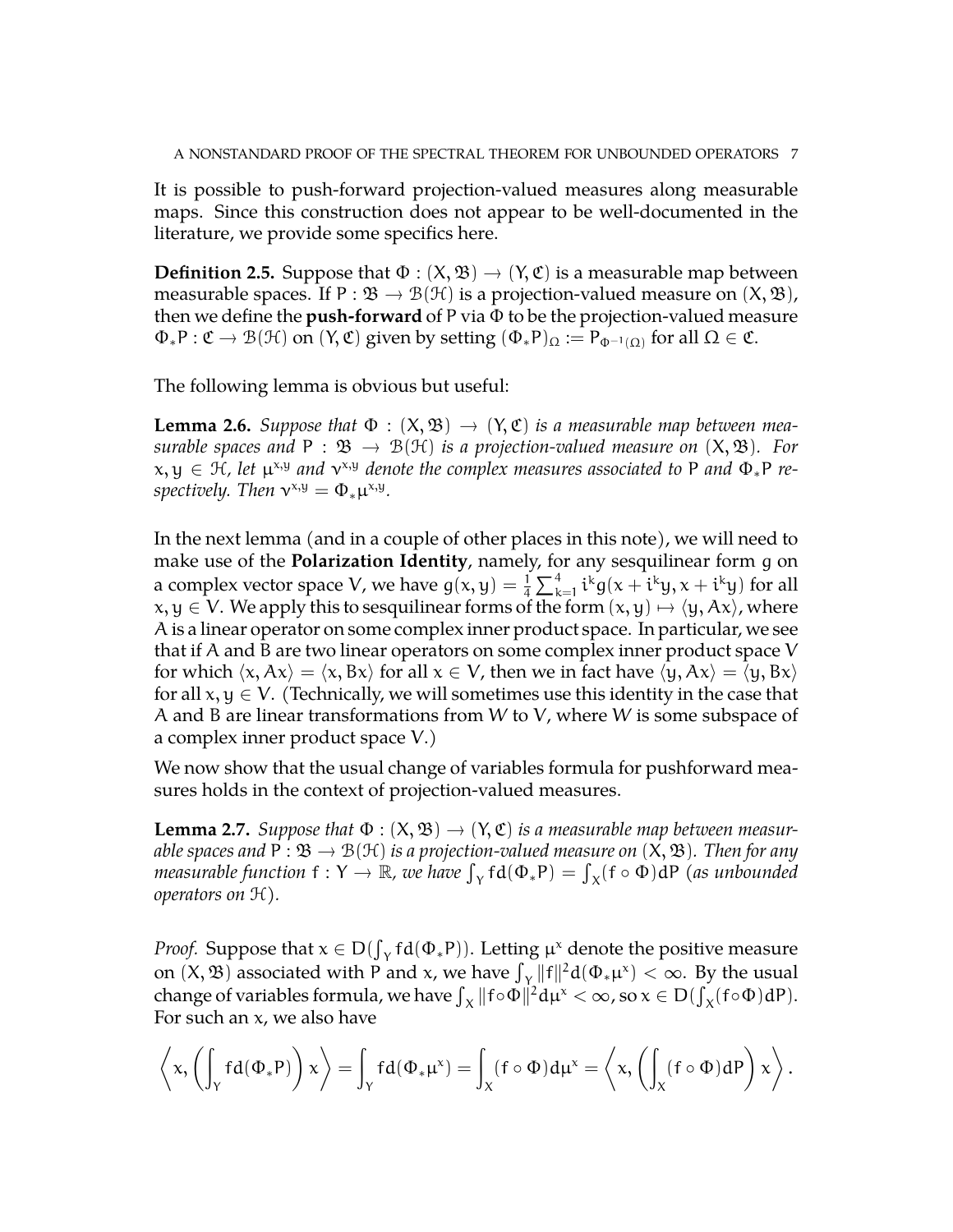By the Polarization Identity, we conclude that

$$
\left\langle y, \left(\int_Y f d(\Phi_*P)\right) x\right\rangle = \left\langle y, \left(\int_X (f\circ\Phi) dP\right) x\right\rangle
$$

holds for all  $x, y \in D(\int_Y fd(\Phi_* P))$ . Since this latter domain is dense in  $\mathcal{H}$ , it follows that the above identity holds true for all  $y \in \mathcal{H}$ , whence  $\int_X (f \circ \Phi) dP$  is an extension of  $\int_Y f d(\Phi_* P)$ . Since f is real-valued, we have that both operators are self-adjoint, whence we can conclude using Fact [2.1.](#page-3-0)

2.3. **Loeb measure.** Suppose that  $\mu$  is an internal, finitely bounded positive measure on <sup>∗</sup> Borel(ℝ), the algebra of internally Borel subsets of <sup>∗</sup>ℝ. In particular,  $\mu$ (\* $\mathbb{R}$ )  $\in$  fin(\* $\mathbb{R}$ ) and  $\mu$  is finitely additive. One can then define a standard, finitely additive, finite positive measure st( $\mu$ ) on  ${}^*$  Borel( $\mathbb R$ ) given by st( $\mu$ )( $\Omega$ ) :=  $st(\mu(\Omega))$ . A saturation argument shows that the Carathéodory Extension theorem can be applied to extend st(µ) to a genuine positive measure  $\mu_L$  on Loeb(\* $\mathbb R$ ), the σ-algebra generated by <sup>∗</sup> Borel(R), called the **Loeb measure** associated to µ.

It will be important for us to understand when internal functions that are integrable with respect to an internal measure have standard parts that are integrable with respect to the associated Loeb measure  $\mu_L$ . In what follows, when we say that an internal function  $f: {}^{*}\mathbb{R} \to {}^{*}\mathbb{R}$  is internally measurable, we implic-<br>itly means with general to the algebra  ${}^{*}$  Bayel( $\mathbb{R}$ ). The excient assain this direction itly mean with respect to the algebra  $*$  Borel( $\mathbb R$ ). The easiest case in this direction is the following; for a proof, see [\[5,](#page-15-1) Theorem 6.1].

<span id="page-7-0"></span>**Fact 2.8.** *Fix an internal finitely bounded positive measure* µ *on* <sup>∗</sup> Borel(R) *and suppose that*  $f: {}^{*}\mathbb{R} \to {}^{*}\mathbb{R}$  *is an internal measurable function that is finitely bounded, that is,*<br>there is  $M \subset \mathbb{R}$  and that  $|f(x)| \leq M$  for all  $x \in {}^{*}\mathbb{R}$ . Then  $g(f)$ ,  ${}^{*}\mathbb{R} \to \mathbb{R}$  is integrable *there is*  $M \in \mathbb{R}$  *such that*  $|f(x)| \leq M$  *for all*  $x \in$  \* $\mathbb{R}$ *. Then*  $st(f) :$  \* $\mathbb{R} \to \mathbb{R}$  *is integrable* with respect to  $\mu_{\mathsf{L}}$  and  $\mathsf{st}(\int_{{}^*\mathbb{R}}\mathsf{fd}\mu)=\int_{{}^*\mathbb{R}}\mathsf{st}(\mathsf{f})\mathsf{d}\mu_{\mathsf{L}}.$ 

A routine overflow argument shows that the assumption on f in the previous fact is equivalent to the assumption that  $f(x) \in fin({^*\mathbb{R}})$  for all  $x \in {^*\mathbb{R}}$ . When an internally measurable function  $f : \mathbb{R} \to \mathbb{R}$  takes values in fin( $\mathbb{R}$ ) almost everywhere, but not actually everywhere, the situation is a little more complicated (but still well-understood). In what follows, we set **st** :  $* \mathbb{R} \to * \mathbb{R}$  to be given by  $st(x) = st(x)$  if  $x \in fin({^*\mathbb{R}})$  and otherwise  $st(x) = 0$ .

**Definition 2.9.** Fix an internal finitely bounded positive measure  $\mu$  on  $*$  Borel( $\mathbb{R}$ ) and suppose that  $f: {}^{*}\mathbb{R} \to {}^{*}\mathbb{R}$  is an internally  $\mu$ -integrable function such that  $f(\mu) \in \mathcal{F}$  is  $f(\mu)$  is  $f(\mu)$  is  $f(\mu)$  is  $f(\mu)$  is  $f(\mu)$  is  $f(\mu)$  is  $f(\mu)$  is  $f(\mu)$  is  $f(\mu)$  is  $f(\mu)$  is  $f(\mu)$  is  $f(x) \in \text{fin}(\mathbb{R})$  µ-almost everywhere. We say that f is **S-integrable** if st(f) is  $\mu_L$ -integrable and st( $\int_{\mathbb{R}} f d\mu$ ) =  $\int_{\mathbb{R}} s t(f) d\mu_L$ .

The key for us is the following result due to Lindstrøm; see [\[5,](#page-15-1) Theorem 6.3].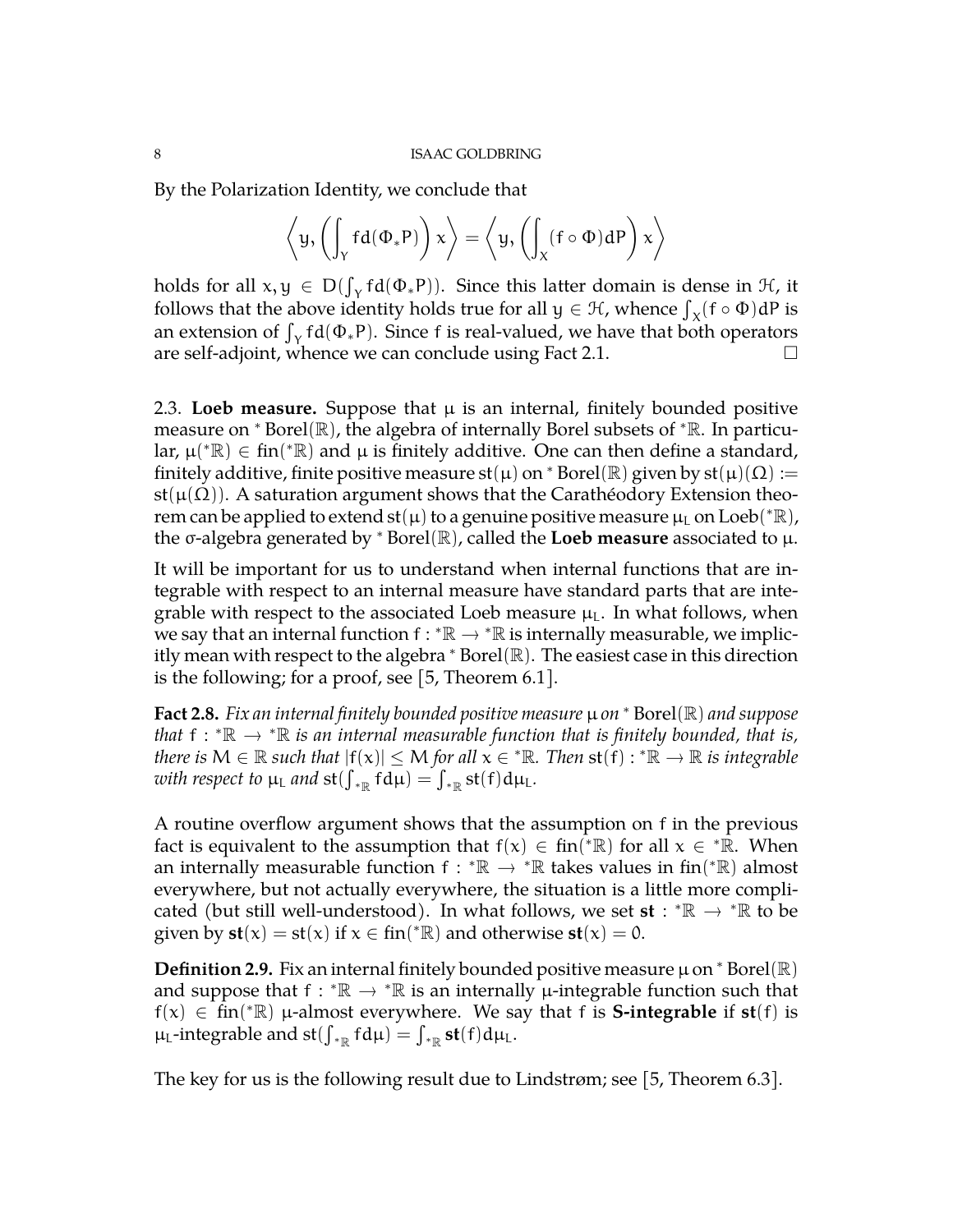<span id="page-8-1"></span>**Fact 2.10.** *Fix an internal finitely bounded positive measure* µ *on* <sup>∗</sup> Borel(R) *and suppose that* f : <sup>∗</sup><sup>R</sup> <sup>→</sup> <sup>∗</sup><sup>R</sup> *is an internally measurable function such that* <sup>|</sup>f<sup>|</sup> p *is* µ*-integrable for some (standard)*  $p \in (1, \infty)$ *. Then f is S-integrable.* 

We will really only use the preceding fact in the case that  $f(x) = x$  with  $p = 2$ and  $f(x) = x^2$  with  $p = 1$ ; both of these cases are fairly easy to prove by hand. In any event, Lindstrøm's result is not very difficult and our reliance on this result should not count against the simplicity of the nonstandard arguments to follow.

Since measures associated to projection-valued measures are complex, we need a bit of complex Loeb measure/integration theory. The literature is surprisingly sparse on this topic, so we explicitly spell out exactly what we need. We call an internal complex measure  $\mu$  on \* Borel(R) finitely bounded if  $|\mu|$  is a finitely bounded internal (positive) measure.

**Definition 2.11.** Suppose that  $\mu$  is an internal finitely bounded complex measure on \* Borel $(\mathbb{R})$  and let  $h := \frac{d|\mu|}{d\mu}$  be the internal Radon-Nikodym derivative. We then let  $d\mu$ <sub>L</sub> be the standard complex measure on Loeb( ${}^*\mathbb{R}$ ) satisfying

$$
d\mu_L=st(h)d|\mu|_L.
$$

Note in the previous definition that st(h) indeed makes sense since  $|h(x)| = 1$ for all  $x \in \Omega$ . Also note that  $|\mu_L| = |\mu_L|$ . (This follows from, for example, [\[6,](#page-15-2) Theorem 6.13].)

The next lemma shows that our definition is a good one.

<span id="page-8-0"></span>**Lemma 2.12.** *Suppose that*  $\mu$  *is an internal finitely bounded complex measure on*  $*$  Borel( $\mathbb{R}$ ) *and*  $\Omega \in$  \* Borel( $\mathbb{R}$ ). *Then*  $\mu_L(\Omega) = \text{st}(\mu(\Omega)).$ 

*Proof.* We calculate

$$
\mu_L(\Omega)=\int_{*{\mathbb R}}\chi_\Omega d\mu_L=\int_{*{\mathbb R}}\chi_\Omega\, st(h)d|\mu|_L=st\left(\int_{*{\mathbb R}}\chi_\Omega hd|\mu|\right)=st(\mu(\Omega)),
$$

where the next-to-last equality uses the fact that h is finitely bounded and  $|\mu|$  is an internal finitely bounded positive measure, whence Fact [2.8](#page-7-0) applies.  $\Box$ 

# 2.4. **Nonstandard hulls.** Fix an internal Hilbert space H. We set

$$
fin(H):=\{x\in H\;:\;\|x\|\in fin({}^*\mathbb{R})\}.
$$

For  $x \in fin(H)$ , we note that  $x \mapsto st(||x||)$  is a semi-norm on fin(H). We also set mon(H) := { $x \in fin(H)$  :  $||x|| \approx 0$ } and  $\circ H := fin(H)/mon(H)$ , which is then a normed space under the norm induced by the above seminorm on fin(H). If  $x \in fin(H)$ , we denote its class in  $\mathscr{L}H$  by  $\mathscr{L}x$ . For  $x, y \in fin(H)$ , note that  $\langle x, y \rangle \in \text{fin}(*\mathbb{R})$  and thus the internal inner product on H descends to an inner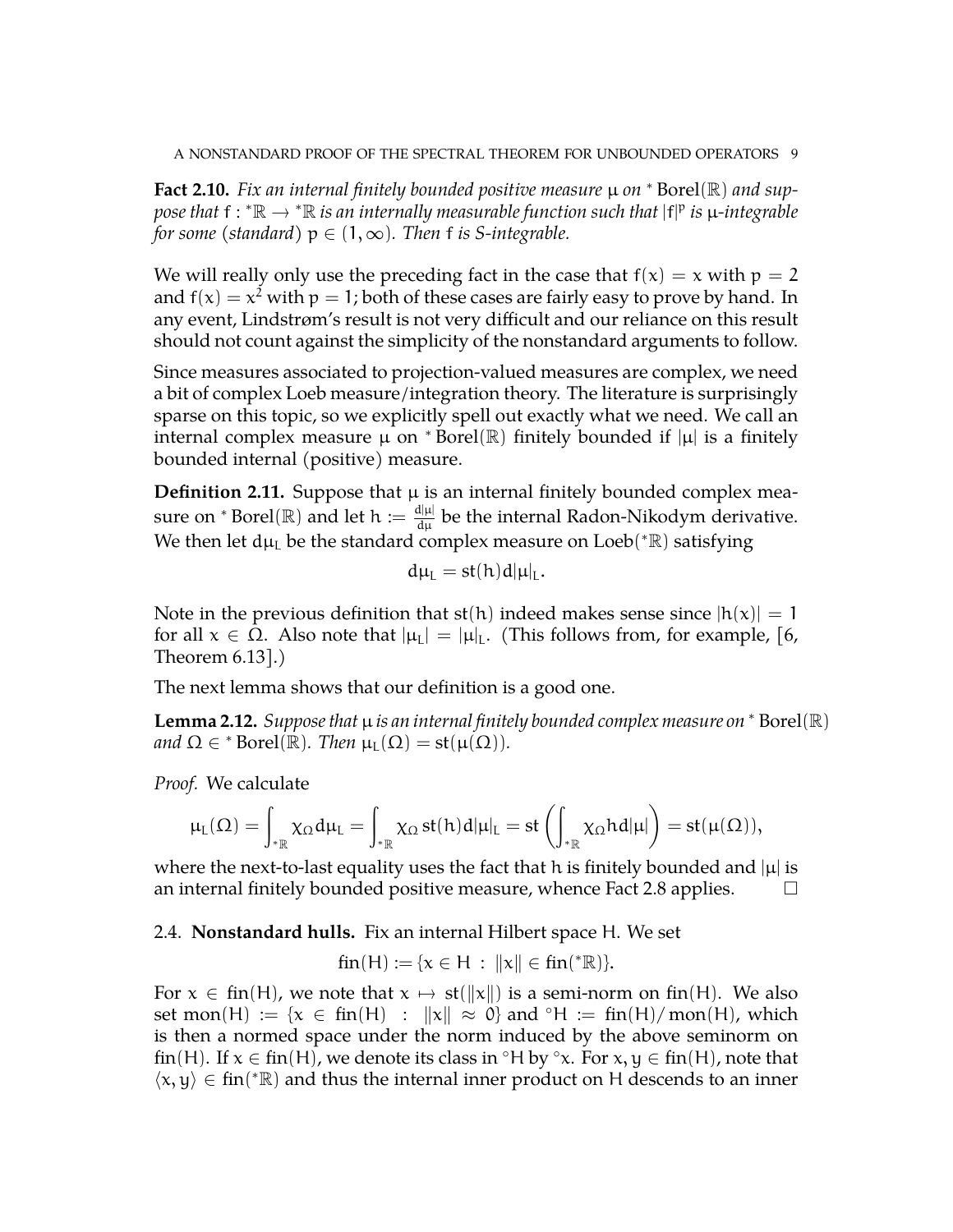product on  $\partial^{\alpha}H$  defined by  $\langle^{\circ}x, {}^{\circ}y \rangle := st(\langle x, y \rangle)$ . It follows from saturation that ◦H is actually a Hilbert space, called the **nonstandard hull** of H.

If B :  $H \rightarrow H$  is a finitely-bounded internal operator on H, meaning that the internal operator norm  $\|\mathbf{B}\|$  belongs to fin(\*R), then we note that  $\mathsf{B}(\widetilde{\mathsf{fin}}(\mathsf{H})) \subseteq$ fin(H) and that B descends to a well-defined bounded operator °B : °H  $\rightarrow$  °H given by  ${}^{\circ}B({}^{\circ}x) := {}^{\circ}(Bx)$ , called the nonstandard hull of B. Note that  $||{}^{\circ}B|| =$  $st(||B||)$ .

<span id="page-9-0"></span>2.5. **Projection-valued Loeb measures.** Suppose that H is an internal Hilbert space and P : \* Borel( $\mathbb{R}$ )  $\rightarrow$   $\mathcal{B}(H)$  is an internal projection-valued measure on \* Paral( $\mathbb{R}$ ). there is an internal projection \*Borel(R), meaning that for each  $\Omega \in$  \*Borel(R), there is an internal projection  $P_{\Omega}$  on H and this measure is merely finitely additive in the sense that if  $\Omega_1,\ldots,\Omega_n \in {^*}$ Borel(R) are pairwise disjoint and  $\Omega = \bigcup_{i=1}^n \Omega_i$ , then  $P_{\Omega}x =$  $\nabla_i^{\hat{n}}$  $\sum_{i=1}^{n} P_{\Omega_i} x$  for all  $x \in H$ . Since internal projections are finitely bounded, we can consider their nonstandard hulls  ${}^{\circ}P \in \overline{\mathcal{B}}({}^{\circ}H)$ . It is readily verified that each  ${}^{\circ}P$ is a projection on  $\circ$ H. Moreover, for each x,  $y \in H$ , there is an associated internal complex measure  $\mu^{x,y}$  on \* Borel(R) given by  $\mu^{x,y}(\Omega) = \langle y, P_{\Omega} x \rangle$ . We know that  $\mu^{x,y}$  is finitely bounded since  $||x||, ||y|| \in \text{fin}({}^*\mathbb{R})$  and  $|\mu^{x,y}| \le ||x|| \, ||y||$ .

By Lemma [2.12,](#page-8-0) we have that

$$
\mu_L^{x,y}(\Omega)=st(\mu^{x,y}(\Omega))=st(\langle y,P_\Omega x\rangle)=\langle^\circ y,{}^\circ P_\Omega{}^\circ x\rangle
$$

for all  $\Omega \in {^*}$  Borel( $\mathbb{R}$ ). However,  $\mu_L^{x,y}$  $L_{\text{L}}^{x,y}$  is defined on all of Loeb( ${}^*\mathbb{R}$ ) and this suggests defining  ${}^{\circ}P_{\Omega}$  for all  $\Omega \in \text{Loeb}({}^*\mathbb{R}).$  Note that, by familiar properties of Loeb measure, for  $\Omega \in \mathrm{Loeb}(\mathbb{R})^*$ , one has

$$
\mu_L^x(\Omega)=\sup_{\Omega'}\mu_L^x(\Omega')=\sup_{\Omega'}\langle{}^\circ x,{}^\circ P_{\Omega'}{}^\circ x\rangle=\langle{}^\circ x,\sup_{\Omega'}{}^\circ P_{\Omega'}{}^\circ x\rangle,
$$

where all of the suprema are over the internally Borel subsets of  $\Omega$ . In the last expression, the supremum is calculated in the lattice of projections on  $\mathcal{B}({}^{\circ}H)$ . Motivated by this, for  $\Omega \in \text{Loeb}(*\mathbb{R})$ , we thus define  ${}^{\circ}P_{\Omega} = \text{sup}_{\Omega'} {}^{\circ}P_{\Omega'}$ , where  $\Omega'$  ranges over the internally Borel subsets of  $\Omega$ . One then has that  $\mu_{L}^{x}(\Omega) =$  $\langle \alpha, \beta \rangle$  for all  $\alpha x \in \partial H$ . Moreover, by the Polarization identity, it follows that  $\mu_I^{x,y}$  $L_{L}^{x,y}(\Omega) = \langle^{\circ} y, {}^{\circ}P_{\Omega}{}^{\circ} x \rangle$  for all  ${}^{\circ} x, {}^{\circ} y \in {}^{\circ}H$  and  $\Omega \in \text{Loeb}({}^*\mathbb{R}).$ 

With this set up, the following fact is fairly routine to prove; see [\[4,](#page-15-0) Theorem 2]:

**Fact 2.13.** *The map*  ${}^{\circ}P$  : Loeb( ${}^* \mathbb{R}$ )  $\rightarrow$   $\mathcal{B}({}^{\circ}H)$  *is a projection-valued measure on* Loeb( <sup>∗</sup>R)*.*

## 3. Revisiting the bounded case

<span id="page-9-1"></span>In this section, we will give the proof of the Spectral theorem for *bounded* selfadjoint operators, essentially following Moore's proof from [\[3\]](#page-14-0), but using the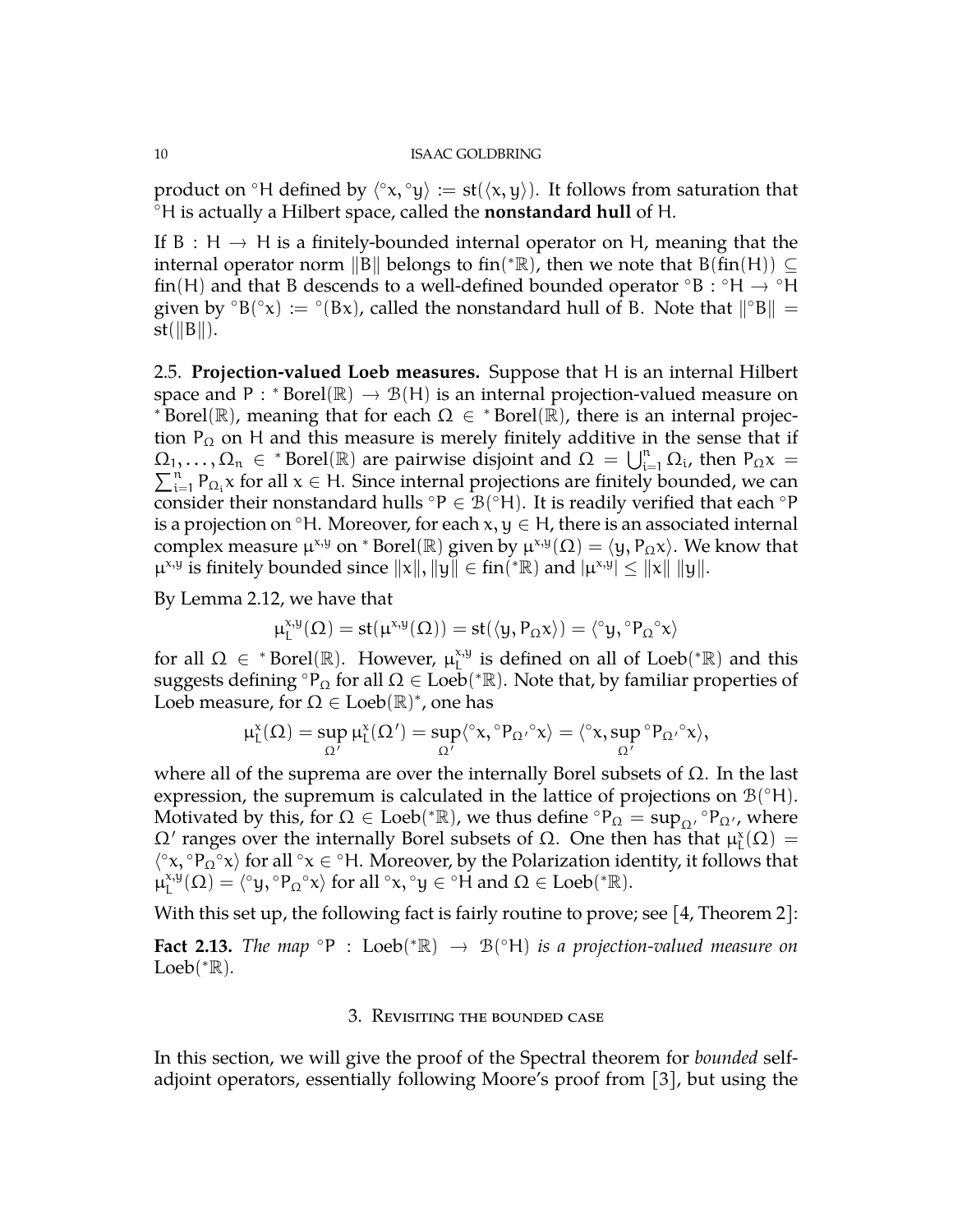language established in the previous section. Towards that end, we fix a bounded self-adjoint operator A on a Hilbert space  $H$ . It is routine to find an internal, hyperfinite-dimensional Hilbert space H such that  $\mathcal{H} \subseteq H \subseteq {}^*\mathcal{H}$ . Let  $P_H \in \mathcal{B}$ (\*H) denote the internal orthogonal projection map onto H and set

$$
A^H := P_H \circ (A \upharpoonright H) : H \to H,
$$

which is an internal linear map extending A. Note that, for  $x \in H$ , one has  $||A^Hx|| = ||P_H(Ax)|| \le ||P_H|| ||A|| ||x|| \le ||A|| ||x||$  and thus  $A^H$  is finitely bounded with  $||A^H|| = ||A||$ . Consequently, one may consider the nonstandard hull  $^{\circ}A^H$ of  $A^H$ . It is clear that H embeds in  $\partial H$  as a closed subspace via  $x \mapsto \partial x$  and, under this identification,  ${}^{\circ}A^{H}$  is an extension of A with  $\Vert {}^{\circ}A^{H}\Vert = \Vert A\Vert.$ 

Moreover, note that  $A^H$  is a self-adjoint operator on H. Indeed, given  $x, y \in H$ , by transferring the fact that A is self-adjoint, we have that

 $\langle A^H x, y \rangle = \langle P_H Ax, y \rangle = \langle Ax, P_H y \rangle = \langle Ax, y \rangle = \langle x, Ay \rangle = \langle x, P_H(Ay) \rangle = \langle x, A^H y \rangle.$ 

It follows immediately that  $\mathcal{A}^H$  is a self-adjoint operator on  $\mathcal{A}^H$ . By Proposition [2.4,](#page-5-0) in order to construct a spectral resolution of A, it suffices to construct a spectral resolution of  $\partial A^H$ . (It is worth noting that Proposition [2.4](#page-5-0) is much simpler to prove in the bounded case and Moore makes no fuss about this step in [\[3\]](#page-14-0).)

Since  $A<sup>H</sup>$  is a self-adjoint operator on a hyperfinite-dimensional space, by transferring the finite-dimensional case of Theorem [1.1,](#page-0-0) there is a hyperfinite set  $\lambda_1, \ldots, \lambda_n$  of eigenvalues of  $A^H$  such that, setting  $P_i$  to be the internal projection onto the eigenspace of  $\mathsf{A}^\mathsf{H}$  corresponding to  $\lambda_\mathfrak{i}$ , the internal spectral resolution of  $A^H$  is given by  $A^H = \sum_{i=1}^n \lambda_i P_i$ . Using this, we can define an internal projectionvalued measure P : \* Borel(R)  $\rightarrow$  B(H) by defining P( $\Omega$ ) =  $\sum_{\lambda_i \in \Omega} P_i$ . We note that P is supported on  $\sigma(A^H) \subseteq {}^*[-||A||, ||A||]$ , that is,  $P(\sigma(A^H)) = I$ . (Here,  $\sigma(A^H)$  is the internal spectrum of  $A^H$ , namely the set of eigenvalues of  $A^H$ .) As discussed in Subsection [2.5,](#page-9-0) we obtain a genuine projection-valued measure  ${}^{\circ}P : \text{Loeb}({}^*\mathbb{R}) \to \mathcal{B}({}^{\circ}H).$ 

In order to obtain a projection-valued measure on Borel( $\mathbb{R}$ ), we pushforward  $\circ$ P using the standard part map. More precisely, we consider the projection-valued measure  $Q := \mathbf{st}_*^{\circ}P : Borel(\mathbb{R}) \to B(\circ H)$ . For  $\circ x, \circ y \in {}^{\circ}H$ , we let  $v^{x,y}$  denote the complex measure associated to Q,  $\infty$ , and  $\infty$ y. (Note that this abuse of notation is acceptable since the complex measures corresponding to different representatives of °x and °y coincide.) Moreover, each  $v^{x,y}$  is supported on  $[-||A||,||A||]$ .

The Spectral theorem for bounded self-adjoint operators follows from the following:

<span id="page-10-0"></span>**Theorem 3.1.** Q *is a spectral measure for*  $^{\circ}$ A<sup>H</sup>.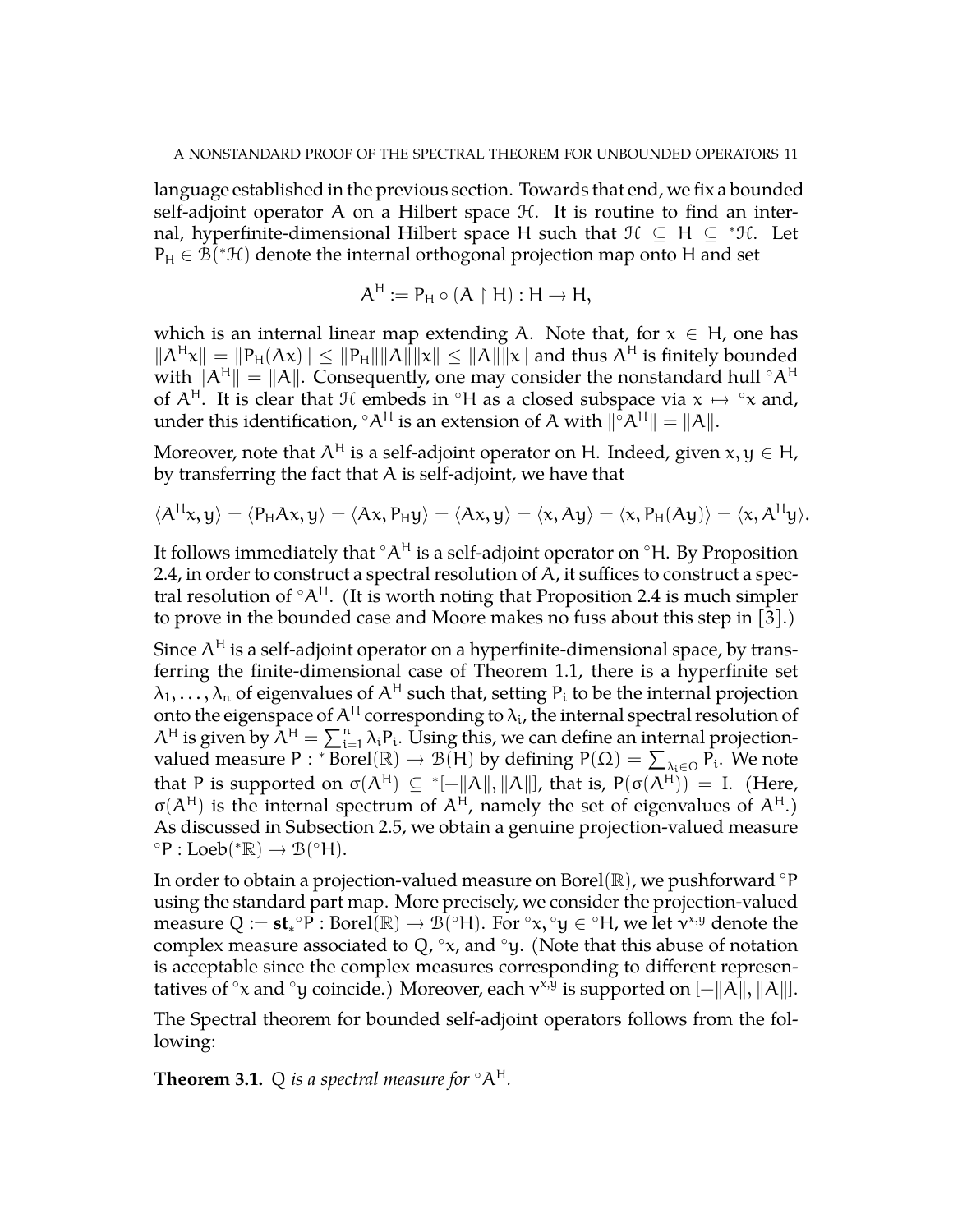*Proof.* Since each  $v^{x,y}$  has compact support, we have that  $\int_{\mathbb{R}}$  id dQ is a bounded operator on  $\rm^{\circ}H.$  By the Polarization identity, it suffices to show that  $\langle$   $\rm^{\circ}x, \rm^{\circ}A^{H}({\rm^{\circ}x}) \rangle =$  $\langle \overline{\alpha}x, (\int_{\mathbb{R}} id \, dQ) \circ x \rangle$  for all  $\alpha x \in {}^{\circ}H$  of unit norm. For convenience, set  $K := ||A||$ . We calculate

$$
\langle {}^\circ x, {}^\circ A^H({}^\circ x)\rangle=st\left(\int_{*{\mathbb R}}id\, d\mu^x\right)=st\left(\int_{*{\mathbb R}}\chi_{{}^*[ -K,K]} \,id\, d\mu^x\right)=\int_{*{\mathbb R}}\chi_{{}^*[ -K,K]}\,st\, d\mu_{{L}}^x.
$$

Note that the last equality follows from Fact [2.8.](#page-7-0) Since  $*[-K, K]$  has full  $\mu_L$ measure, this latter integral equals

$$
\int_{*{\mathbb R}} \mathbf{std} \mu_L^x = \int_{{\mathbb R}} \mathrm{id} \; d \nu^x = \left\langle {}^{\circ}x, \left( \int_{{\mathbb R}} \mathrm{id} \; d Q \right) {}^{\circ}x \right\rangle,
$$
 as desired.

# 4. Nonstandard hulls of internally bounded self-adjoint operators

In this section, we fix an internally bounded (but not necessarily finitely bounded) self-adjoint operator  $B : H \to H$  on some internal Hilbert space H with internal projection-valued measure P : \* Borel( $\mathbb{R}$ )  $\rightarrow$   $\mathcal{B}$ (H). As in the preceding section, we consider the genuine projection-valued measure °P : Loeb( ${}^* \mathbb{R}$ )  $\rightarrow \mathcal{B}({}^{\circ}H)$ with pushforward  $Q := st_*P$ : Borel( $\mathbb{R}$ )  $\rightarrow$   $\mathcal{B}({}^{\circ}H)$ . Motivated by Theorem [3.1,](#page-10-0) we make the following definition:

**Definition 4.1.** The **nonstandard hull** of B is the unbounded operator ◦B on ◦H given by  $\mathrm{^{\circ}B} := \int_{\mathbb{R}} \mathrm{id} \, \mathrm{d} \mathrm{Q}.$ 

In other words, we are *defining* the nonstandard hull ◦B of B by specifying its spectral resolution. Theorem [3.1](#page-10-0) shows that the two definitions of ◦B agree in the case that B is finitely bounded. (Technically speaking, Theorem [3.1](#page-10-0) dealt with the case that  $B = \circ A^H$  for some bounded self-adjoint operator A and some hyperfinite-dimensional space H with  $\mathcal{H} \subseteq \mathcal{H} \subseteq \mathcal{H}$ , but the proof works equally well for any internal finitely bounded self-adjoint operator equipped with its internal spectral resolution.)

By Lemma [2.7,](#page-6-0) we may alternatively write  ${}^{\circ}B = \int_{\mathbb{R}} \mathbf{std} \circ P$ . (This latter expression is how Raab defines  $\circ$ B in [\[4\]](#page-15-0).) Note also that

$$
D({^\circ} B)=\left\{{^\circ} x\in {^\circ} H\ : \ \int_{\mathbb{R}} t^2 d\nu^x(t)<\infty\right\}=\left\{{^\circ} x\in {^\circ} H\ : \ \int_{*{\mathbb{R}}} \mathbf{st}(t)^2 d\mu^x_L(t)<\infty\right\}.
$$

The main goal in this section is Lemma [4.3](#page-12-0) below. The content of that lemma is stated without proof in [\[4\]](#page-15-0). We believe it is best to give a detailed proof of this important result. Towards that end, we prove the following preliminary lemma.

<span id="page-11-0"></span>**Lemma 4.2.** *For all*  ${}^{\circ}x \in D({}^{\circ}B)$ *, we have*  ${}^{\circ}B^{\circ}x \in {}^{\circ}P_{fin(*\mathbb{R})}({}^{\circ}H)$ *.*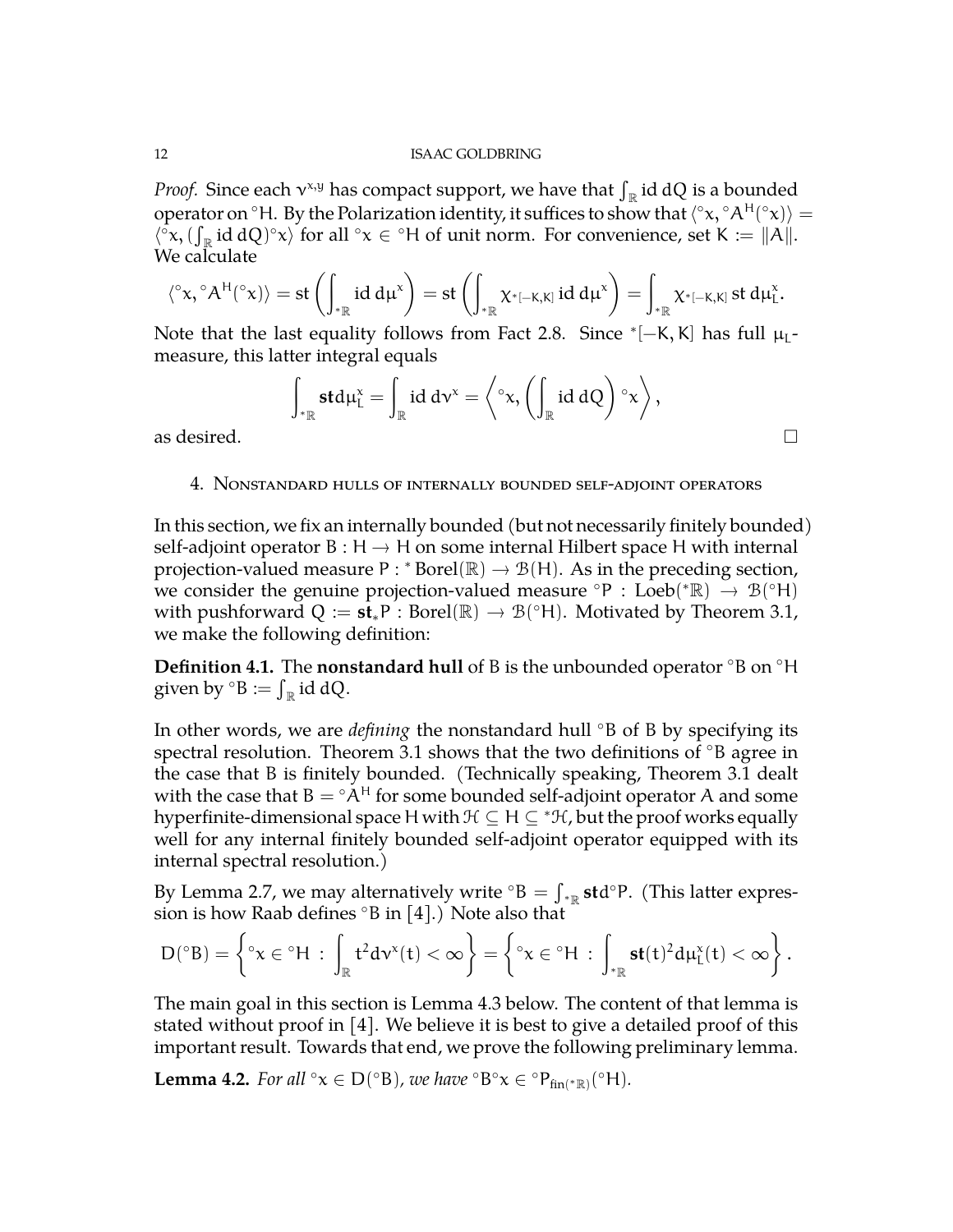*Proof.* Fix  $\degree y \in \degree H$ . Then

$$
\langle{}^\circ y,{}^\circ P_{fin({}^*\mathbb{R})}{}^\circ B^\circ x \rangle = \int_{{}^*\mathbb{R}} \chi_{fin({}^*\mathbb{R})} \textnormal{std} \mu_L^{x,y} = \int_{{}^*\mathbb{R}} \textnormal{std} \mu_L^{x,y} = \langle{}^\circ y, {}^\circ B^\circ x \rangle.
$$

The desired result now follows.

As Raab points out, the following formula relates  ${}^{\circ}B^{\circ}x$  and  ${}^{\circ}$ (Bx) in the case that x and Bx both belong to fin(H).

<span id="page-12-0"></span>**Lemma 4.3.** *Suppose that*  $x$  *and*  $Bx$  *both belong to* fin(H). *Then*  $\alpha x \in D(\alpha B)$  *and*  ${}^{\circ}B^{\circ}x = {}^{\circ}P_{fin(*\mathbb{R})}{}^{\circ}(Bx).$ 

*Proof.* Since  $\int_{*\mathbb{R}} t^2 d\mu^x(t) = ||Bx||^2 \in \text{fin}(*\mathbb{R})$ , Fact [2.10](#page-8-1) implies that st<sup>2</sup> is  $\mu^x_L$ integrable, whence ° $x \in D$  (°B).

Now fix  $\mathrm{^{\circ}y} \in \mathrm{^{\circ}H}$ . We then have

$$
\langle {}^{\circ}P_{fin(*\mathbb{R})}{}^{\circ}y, {}^{\circ}(Bx)\rangle = \langle {}^{\circ}y, {}^{\circ}P_{fin(*\mathbb{R})}{}^{\circ}(Bx)\rangle
$$
  
\n
$$
= \lim_{n\to\infty} \langle {}^{\circ}y, {}^{\circ}P_{*[-n,n]}{}^{\circ}(Bx)\rangle
$$
  
\n
$$
= \lim_{n\to\infty} st\langle y, P_{*[-n,n]}(Bx)\rangle
$$
  
\n
$$
= \lim_{n\to\infty} st\left(\int_{*[-n,n]} id \ d\mu^{x,y}\right)
$$
  
\n
$$
= \lim_{n\to\infty} st\left(\int_{*[-n,n]} th(t) d|\mu^{x,y}|(t)\right)
$$
  
\n
$$
= \lim_{n\to\infty} \int_{*[-n,n]} st(t) st(h(t)) d(|\mu^{x,y}|_{L})(t)
$$
  
\n
$$
= \int_{* \mathbb{R}} \chi_{fin(*\mathbb{R})} \cdot st \cdot st(h) d(|\mu^{x,y}|_{L})
$$
  
\n
$$
= \int_{* \mathbb{R}} st d\mu_{L}^{x,y}
$$
  
\n
$$
= \int_{\mathbb{R}} id d\nu^{x,y}
$$
  
\n
$$
= \langle {}^{\circ}y, {}^{\circ}B^{\circ}x \rangle
$$
  
\n
$$
= \langle {}^{\circ}P_{fin(*\mathbb{R})}{}^{\circ}y, {}^{\circ}B^{\circ}x \rangle.
$$

In the above,  $h = \frac{d|\mu^{x,y}|}{d\mu^{x,y}}$ . We note that the second equality follows from the fact that the sequence of projections  ${}^{\circ}P_{*[-n,n]}$  converges in the strong operator topology to  ${}^{\circ}P_{fin(*\mathbb{R})}$ , the sixth equality follows the fact that h is internally bounded and Fact [2.8,](#page-7-0) the seventh equality follows from the Dominated Convergence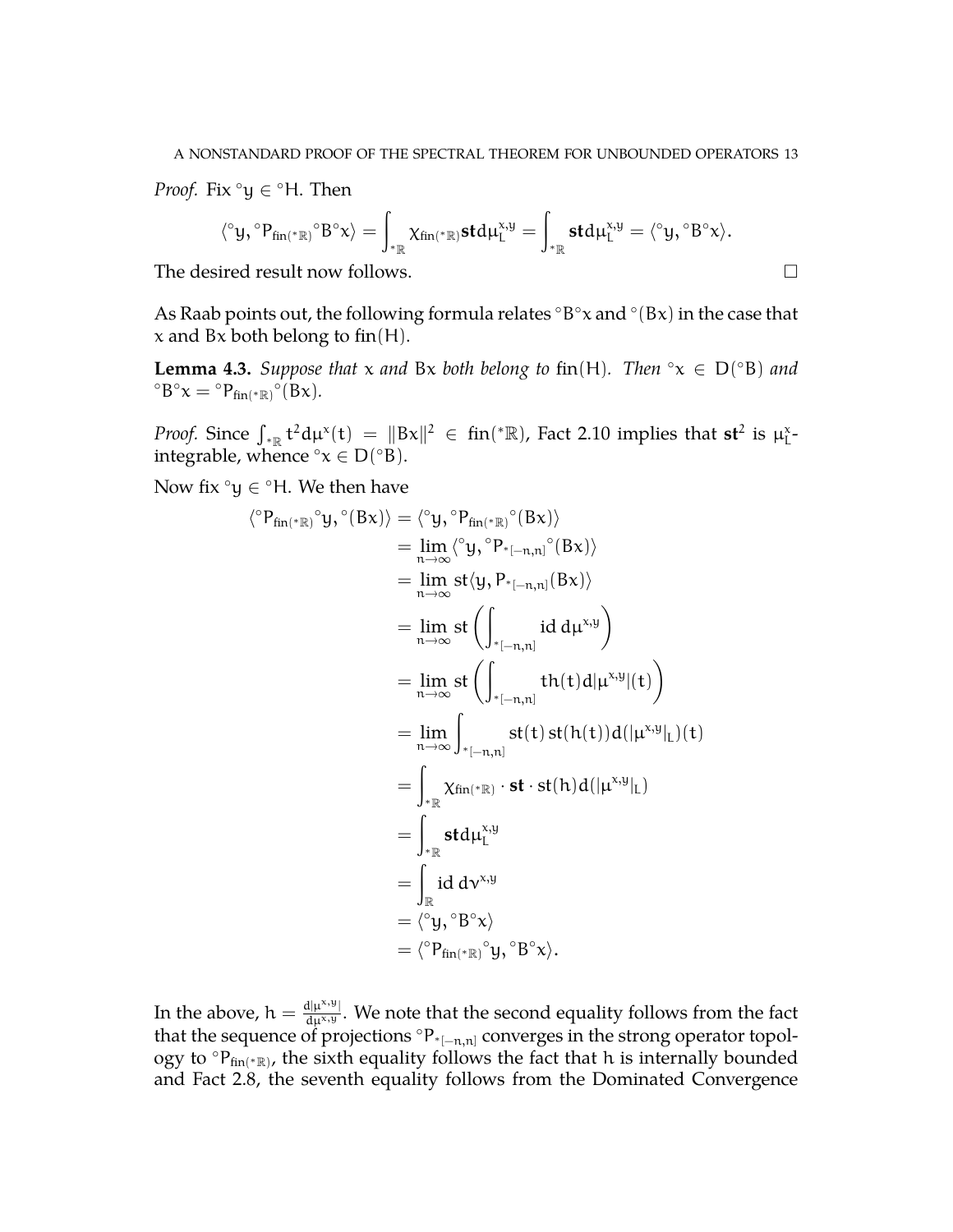theorem together with the fact that  $st \in L^1(|\mu_1^{x,y})$  $L^{\mathsf{x}, \mathsf{y}}$  as  $\mathsf{P} \mathsf{x} \in \mathsf{D}(\mathsf{P} \mathsf{B})$ , while the final equality follows from Lemma [4.2.](#page-11-0)

We conclude that  $\rm^{\circ} (Bx) - ^{\circ}B^{\circ}x \perp \rm^{\circ}P_{fin(*\mathbb{R})} (^{\circ}H)$ . By Lemma [4.2,](#page-11-0) the statement of the current lemma follows.  $\Box$ 

## 5. The proof of the unbounded case

In this section, we complete the proof of Theorem [1.1.](#page-0-0) Towards that end, we fix a symmetric operator  $\tilde{A}$  on  $H$  and let H be a hyperfinite-dimensional subspace of \*H such that  $D(A) \subseteq H \subseteq {}^*D(A)$ . As in Section [3,](#page-9-1) we set  $A^H := P_H \circ (A \cap H)$ , where  $P_H \in \mathcal{B}$ (\* $\mathcal{H}$ ) is the internal orthogonal projection. Arguing as in Section [3,](#page-9-1) one sees that  $A^H$  is symmetric. It follows that  $A^H$  is internally bounded and self-adjoint. (Here we are transferring the fact that a symmetric operator whose domain is the entire Hilbert space is necessarily bounded and self-adjoint; see  $[1, X.2.4(c)]$  $[1, X.2.4(c)]$ .

In the proof of the next result, we need to remark that if  $x \in \mathcal{H}$ , then  $P_H x \approx x$ . To see this, simply note that, since  $D(A)$  is dense in  $H$ , for each (standard)  $n \in \mathbb{N}$ , there is  $y \in D(A) \subseteq H$  such that  $||x - y|| < \frac{1}{n}$  $\frac{1}{n}$ ; thus, by overflow, there is N ∈  $\mathbb{N}^* \setminus \mathbb{N}$  for which there is  $z \in \mathbb{H}$  satisfying  $\|x - z\| < \frac{1}{\mathbb{N}}$  $\frac{1}{N}$ . Consequently,  $\|x - P_Hx\| \leq \|x - z\| < \frac{1}{N}$  $\frac{1}{N}$ , proving the claim.

As we saw in Section [3,](#page-9-1) the statement of the next result is clear in the case that A is bounded. However, since  $\mathcal{A}^H$  was defined in terms of its spectral resolution, the statement is far from obvious.

**Theorem 5.1.** *In the set-up above, we have*  $A \subseteq {}^{\circ}A^{H}$ *.* 

*Proof.* Fix  $x \in D(A)$ . By the remark preceding this proof, we have  $A^H x \approx Ax$ , whence Lemma [4.3](#page-12-0) implies that  $x \in D({^\circ A^H}).$  Now

$$
\langle x, {}^\circ A^H(x)\rangle=\int_{\mathbb{R}} id\, d\nu^x=\int_{*{\mathbb{R}}} \text{std}\mu^x_L=\text{st}\left(\int_{*{\mathbb{R}}} id\, d\mu^x\right)=\text{st}\left(\langle x, A^Hx\rangle\right)=\langle x, {}^\circ (A^Hx)\rangle.
$$

Note that the third equality follows from Fact [2.10.](#page-8-1) Using the Polarization identity, we get that  $\langle y, \, \circ A^H(x) \rangle = \langle y, \, \circ (A^H x) \rangle$  for all  $x, y \in D(A)$ . Using that  $D(A)$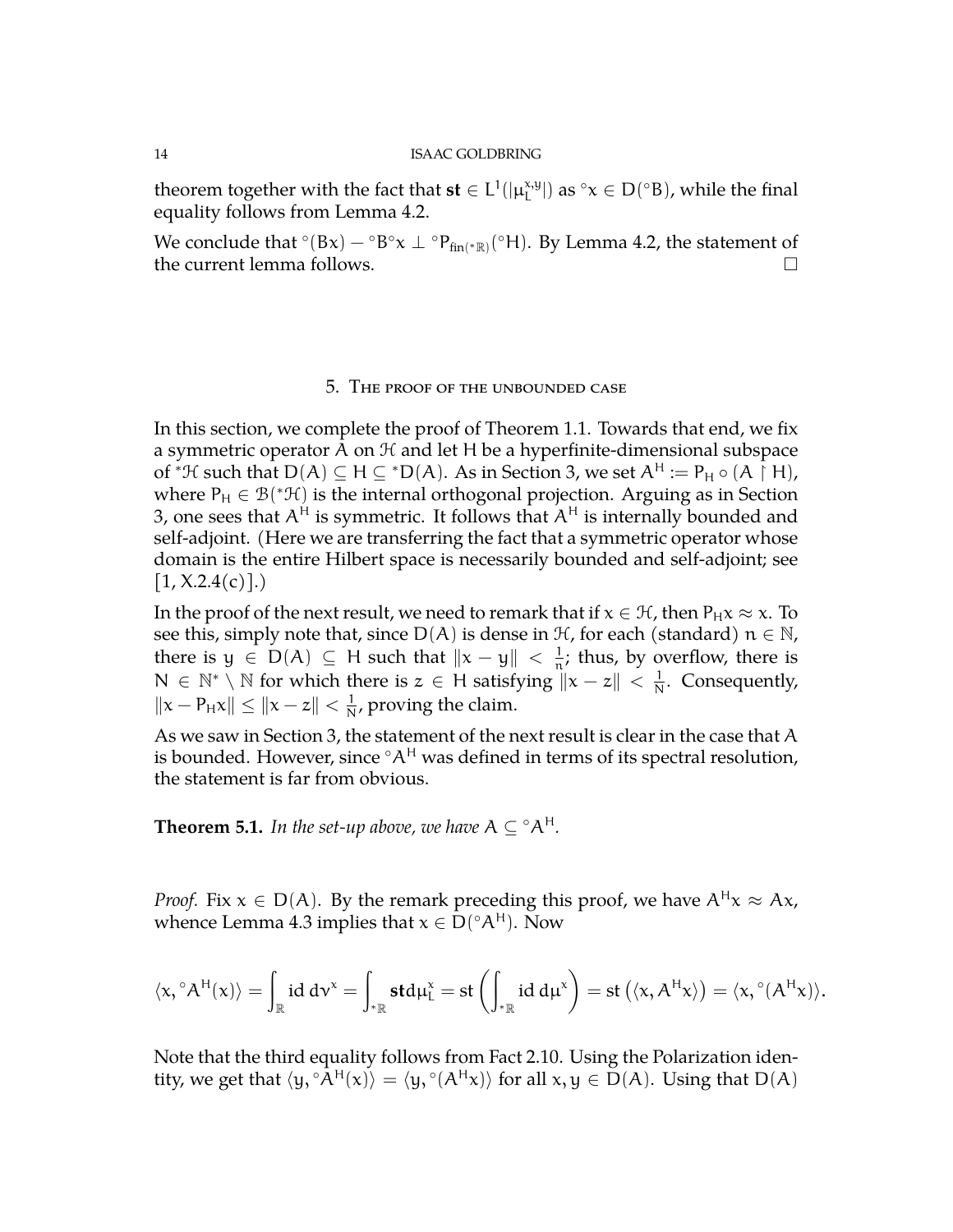is dense in  $H$ , we see that

$$
||Ax|| = ||^{\circ}(A^{H}x)||
$$
  
\n
$$
= \sup_{y \in D(A)_{1}} |\langle y, ^{\circ}(A^{H}x) \rangle|
$$
  
\n
$$
= \sup_{y \in D(A)_{1}} |\langle y, ^{\circ}A^{H}(x) \rangle|
$$
  
\n
$$
\leq \sup_{y \in ^{\circ}H_{1}} |\langle y, ^{\circ}A^{H}(x) \rangle|
$$
  
\n
$$
= ||^{\circ}A^{H}(x)||.
$$

Here, the subscript 1 indicates that we are only suping over the unit balls of the corresponding spaces. The displayed inequality together with Lemma [4.3](#page-12-0) implies the desired result.

In the context above, we refer to ◦A<sup>H</sup> as a **hull extension** of A. (Raab calls this a nonstandard extension of A in [\[4\]](#page-15-0), but we find this confusing as it is not literally the same object as the actual nonstandard extension of A.) The previous theorem justifies the word "extension" in the term hull extension.

The proof of Theorem [1.1](#page-0-0) now follows. Indeed, we can choose H above to be hyperfinite-dimensional, whence we know that the spectral resolution for  $A<sup>H</sup>$ already exists by transfer as in our proof of the bounded case. If A is assumed to be self-adjoint, then  $A = \circ A^H/H$  by Proposition [2.2](#page-4-0) and thus the existence of the spectral resolution of A follows from Proposition [2.4.](#page-5-0)

**Remark 5.2.** The above discussion yields a nonstandard proof of the well-known fact that every symmetric operator has a self-adjoint extension on a larger Hilbert space.

Using the above analysis, we can also obtain a nonstandard criterion for when a symmetric operator A on  $H$  has a self-adjoint extension on  $H$  itself:

**Corollary 5.3.** *If* A *is a symmetric operator on* H*, then there is a self-adjoint operator on* H *extending* A *if and only if there is a hull extension* ◦A<sup>H</sup> *of* A *such that* H *is reducing for*  $^{\circ}A^{H}$ *.* 

# **REFERENCES**

<span id="page-14-2"></span>[1] J. Conway, *A course in functional analysis*, Graudate Texts in Mathematics **96** (2007), Springer-Verlag.

- <span id="page-14-1"></span>[2] I. Goldbring and S. Walsh, *An invitation to nonstandard analysis and its recent applications*, Notices of the AMS, **66** (2019), 842-851.
- <span id="page-14-0"></span>[3] L. C. Moore, Jr., *Hyperfinite extensions of bounded operators on a separable Hilbert space*, Transactions of the American Mathematical Society **218** (1976), 285-295.